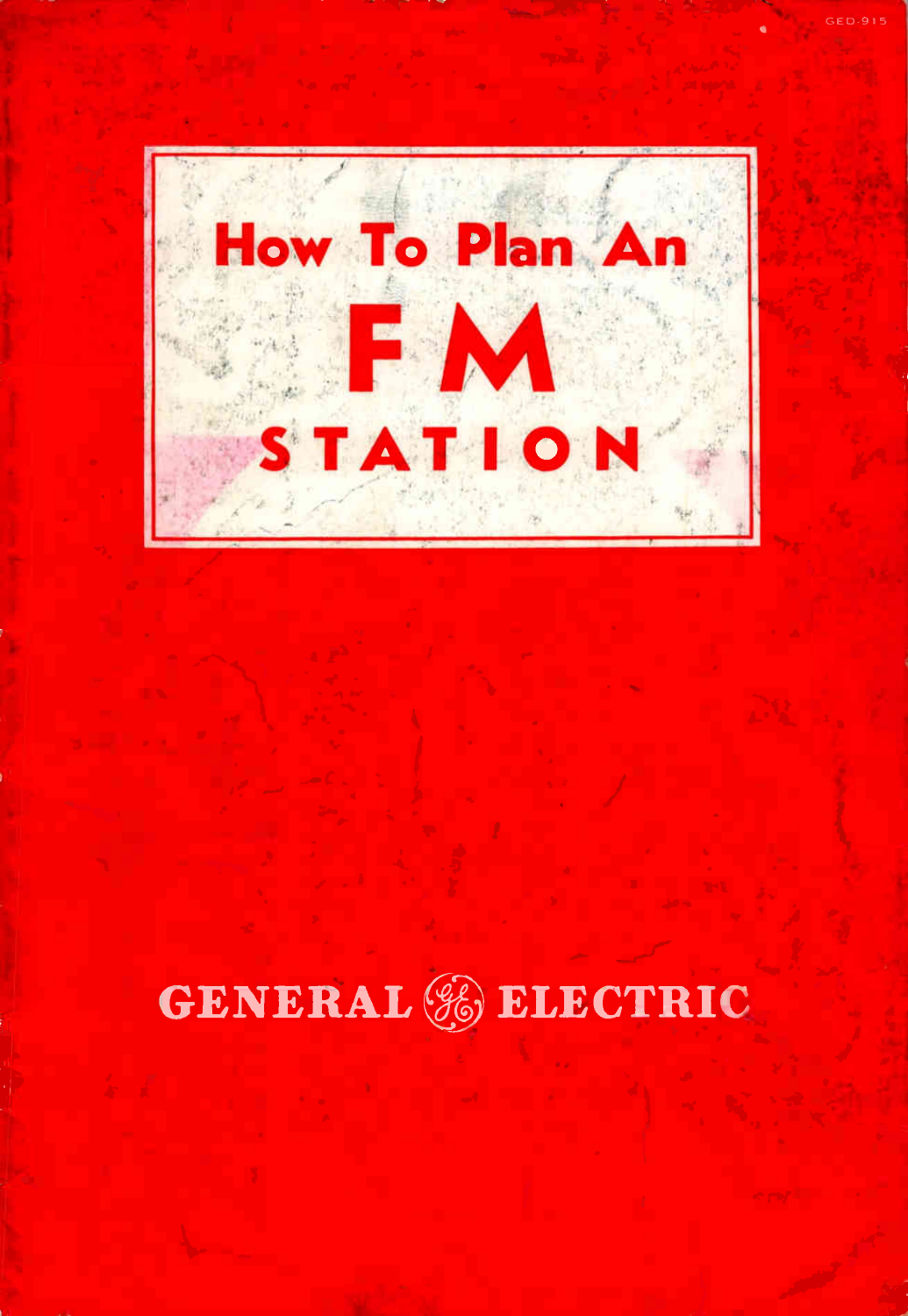## An Outline of the Requirements and Cost of Installing and Operating an FM Broadcast Studio and 1,000-Watt Transmitter

by W. R. DAVID

Radio and Television Department GENERAL ELECTRIC COMPANY Schenectady, N. Y.

Reprinted from February, 1941 issue of FM Magazine Copyright 1941, M. B. Sleeper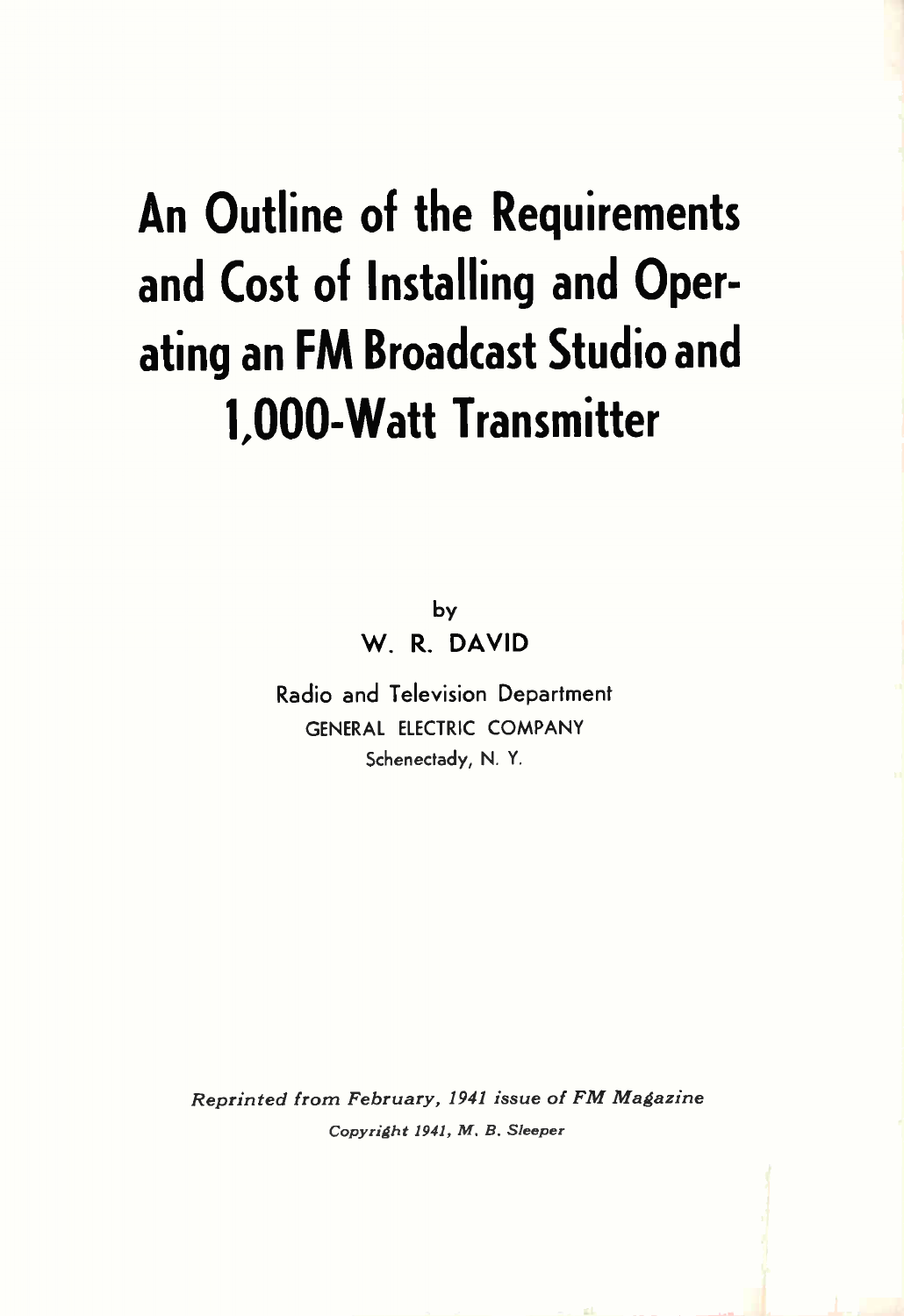

FIG. 1. FM STATION W57A IS IDEALLY LOCATED ON THE EDGE OF A STEEP CLIFF FACING THE AREA OF CONCENTRATED POPULATION. TRANSMITTING ANTENNA IS AT RIGHT

# PLANNING AN FM STATION

## An Outline of the Requirements and Cost of Installing and Operating an FM Broadcast Studio and 1-kw. Transmitter

### BY W. R. DAVID  $*$

REQUENCY modulation is opening a new horizon for radio listeners, radio entertainers, radio broadcasters and radio manufacturers, and a wide field of activity and progress to the radio consulting engineers, radio distributors, radio dealers, radio advertisers, and the wire-line companies. Its possibilities challenge the ingenuity of men in all of these fields. The Federal Communications Commission has provided the FM broadcasting channels; the radio manufacturers are building transmitters and receivers; now we need FM broadcast stations, better programs, improved wire-line facilities, and FM audiences.

Inquiries and correspondence about the installation and operation of FM transmitters, from companies now operating AM stations and from those who look upon FM as an opportunity to enter the broadcasting field, indicate the need of supplying at least general information to the legal requirements, the plan of the studio and transmitter, the electrical and mechanical equipment in

volved, and the personnel needed to operate the station.

The purpose of this article is to outline and analyze these factors. Obviously, it is not possible to extend the scope to cover all the variations introduced by local conditions. Therefore, as a working basis, a 1 kw. installation is analyzed in detail. From this starting point, those interested can proceed to more detailed inquiry concerning their individual requirements.

**Economics**  $\star$  The nature of transmission on the high frequencies  $(42 \text{ to } 50 \text{ megacycles})$ used for FM broadcasting is such that the coverage can be predetermined with considerable accuracy. Therefore, a station is licensed by the FCC to cover a specific trading area, and such power is authorized, and must be used, as is needed to give satisfactory reception to listeners within that area.

The first step, then, toward establishing an FM station is a thorough study of economic conditions in the area to be served. In fact, such a study is practically essential in order to

<sup>\*</sup>Radio & Television Department, General Electric Com-pany, Schenectady, New York.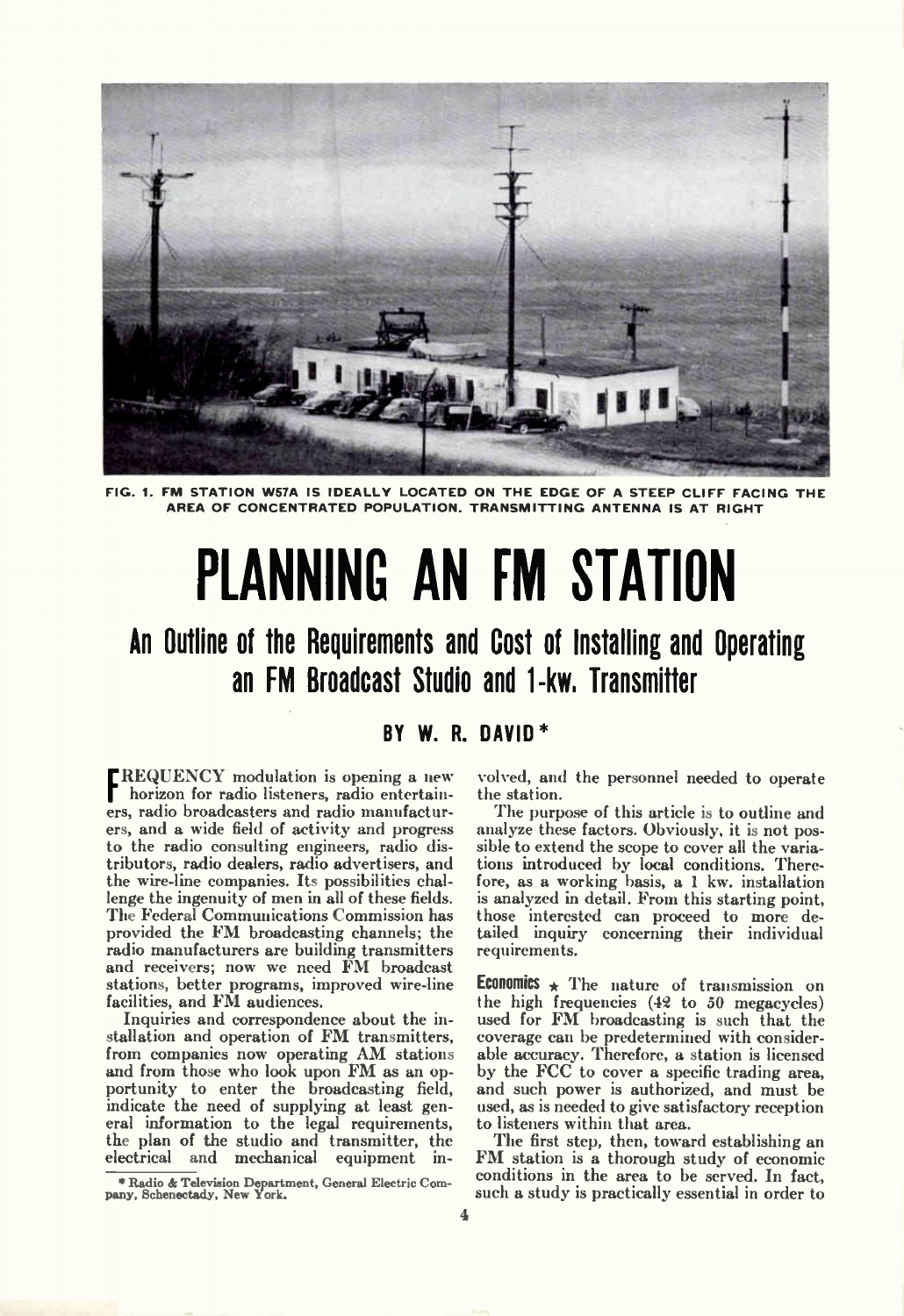

FIG. 2. HIGHER UP THE MOUNTAIN IS THE RELAY RECEIVING ANTENNA, USED TO PICK UP PROGRAMS FROM ALPINE, STUDIO-TO-TRANSMITTER LINK IS SHOWN BY ARROW

fill out an application to the FCC for a construction permit. The FCC has allocated 85 station channels to FM broadcasting. With their present policy of assigning every other channel in any one area, there could be as many as  $17$  stations<sup>1</sup> within a trading area. At present, this number seems to be more than most localities could support.

Therefore, practical economics are likely to limit the number of FM stations, whereas the number of AM stations is limited because no additional channels are available. With FM on an equal commercial footing with AM, this condition will tend to improve broadcasting through competitive ingenuity, aside from the technical advances provided by FM.

Although commercial operation is authorized by the FCC in the construction permits now being issued, it is unlikely that any appreciable revenue will be derived from an FM station during the current year. To avoid disappointment, it is recommended by many that an applicant for an FM station be prepared to operate it without appreciable revenue for at least two years. In this connection, it is interesting to note that some contracts have been signed with FM stations, to take effect when the stations qualify for commercial operation. Both sponsors and advertising agencies are following the progress of FM broadcasting with the closest interest.

On the bright side, it can be recalled that

conventional broadcast frequencies were readily available in the early days of broadcasting. They could be had for the asking and today, even though the frequencies are not salable as such, stations holding those frequencies have appreciated greatly in value. FM is now in that beginning stage, and no crystal ball is needed to forecast that those will prosper who establish themselves now in FM broadcasting, and give the public the outstanding program service that the FM system makes possible.

A schedule of approximate costs has been drawn up for the general information of those who are unfamiliar with initial and operating costs of broadcast stations. Two sets of estimates are included, to show the approximate minimum and average costs of building and operating a 1-kilowatt FM station.

With a knowledge of the probable operating costs, the next step is to determine if the advertising possibilities in the proposed area are sufficient to justify the new station. This involves careful consideration of the following:

- (a) Population in the proposed service area
- (b) The wholesale trade in the area
- (c) Volume of retail trade
- (d) Purchasing power of the population
- (e) Population and income levels
- (f) Cultural status of the communities
- (g) Number of AM receiving sets already in use
- (h) Number of new sets purchased annually
- (i) Advertising revenue realized by local newspapers and present radio stations

Five additional FM station channels have been set aside exclusively for non-commercial educational broadcasting.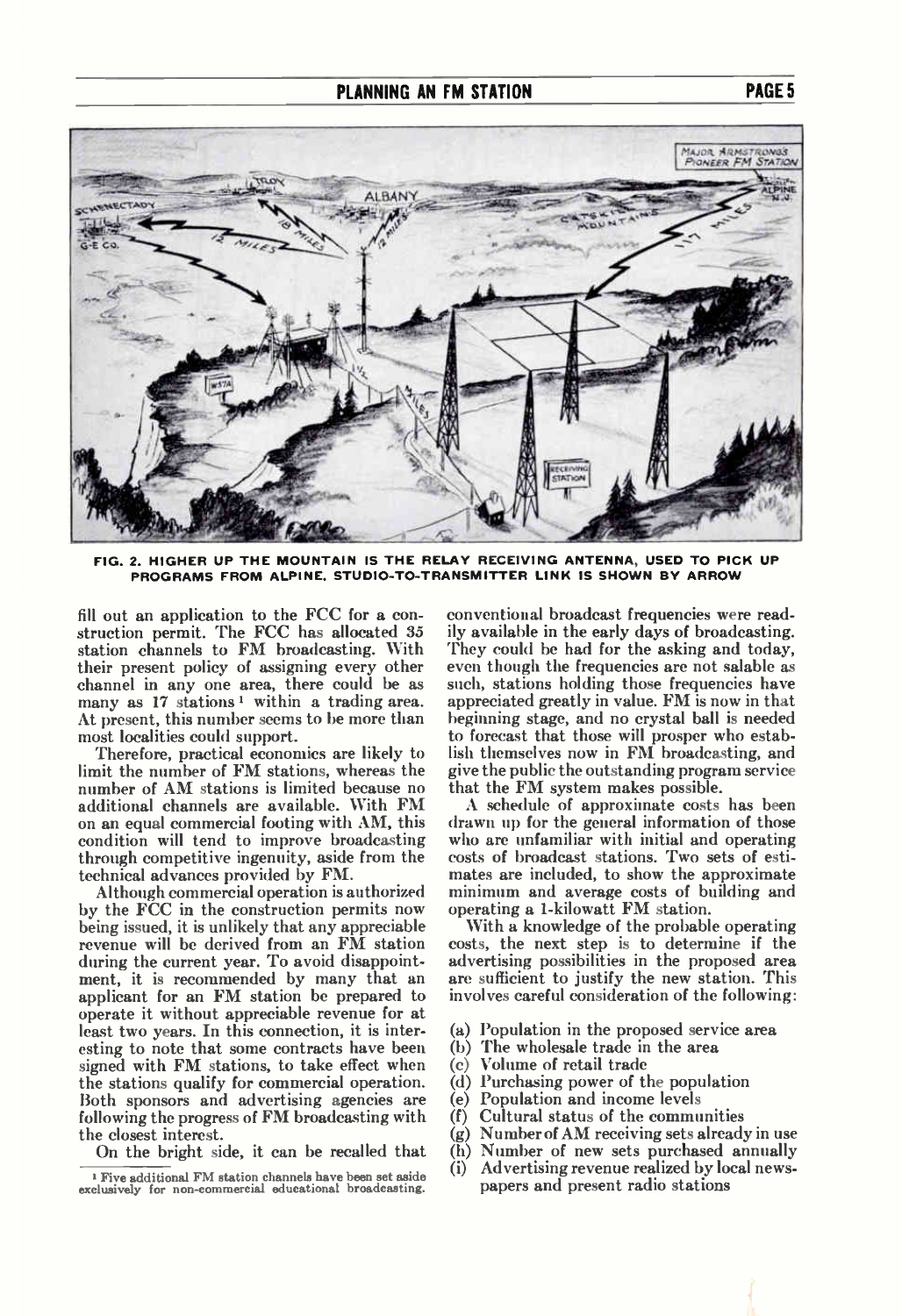### PAGE 6 PLANNING AN FM STATION

### APPROXIMATE COST OF BUILDING AND OPERATING AN FM BROADCAST STATION CAPITAL INVESTMENT

|                                                                                                                                                                                                                                                   |            |            | Minimum Average Minimum | Average  |  |
|---------------------------------------------------------------------------------------------------------------------------------------------------------------------------------------------------------------------------------------------------|------------|------------|-------------------------|----------|--|
| A. Preparing & Filing Application with F.C.C.                                                                                                                                                                                                     |            |            |                         |          |  |
| 1. Legal services and a construction of the construction of the construction of the construction of the construction of the construction of the construction of the construction of the construction of the construction of th                    | \$ 500     | \$1,000    |                         |          |  |
| 2. Engineerng services<br>investment of the second or the second                                                                                                                                                                                  | 500        | 1,200      |                         |          |  |
|                                                                                                                                                                                                                                                   |            |            | \$1,000                 | \$2,200  |  |
| <b>B. Purchase &amp; Installation of Equipment</b>                                                                                                                                                                                                |            |            |                         |          |  |
|                                                                                                                                                                                                                                                   | \$8,850    | \$9,300    |                         |          |  |
| (a) Crystal                                                                                                                                                                                                                                       |            |            |                         |          |  |
| (b) Spare tubes                                                                                                                                                                                                                                   | 100        | 1,500      |                         |          |  |
| 3. Transmission line                                                                                                                                                                                                                              | 200        | 500        |                         |          |  |
| 4. Antenna support erected including lighting $\ldots$                                                                                                                                                                                            | 500        | 1,200      |                         |          |  |
| 5. Studio, control room and transcription equipment<br>and a series of                                                                                                                                                                            | 1,500      | 2,500      |                         |          |  |
| 6. Installation<br>the companion of the companion of the companion of the companion of the companion of the companion of the companion of the companion of the companion of the companion of the companion of the companion of the companion of t | 400        | 1,100      |                         |          |  |
|                                                                                                                                                                                                                                                   | 200        | 500        |                         |          |  |
| 8. Frequency monitor and modulation monitor                                                                                                                                                                                                       | 750        | 750        |                         |          |  |
|                                                                                                                                                                                                                                                   |            |            | 12,500                  | 17,350   |  |
| C. Special Expenses During First Year                                                                                                                                                                                                             |            |            |                         |          |  |
| 1. Engineering services and rental of equipment for:                                                                                                                                                                                              |            |            |                         |          |  |
| (a) Proof of signal coverage                                                                                                                                                                                                                      |            |            |                         |          |  |
| (b) Proof of overall audio performance                                                                                                                                                                                                            |            |            |                         |          |  |
| Total Cost                                                                                                                                                                                                                                        | \$750      | \$1,500    | 750                     | 1,500    |  |
| D. Equipment for Picking Up Outside Programs                                                                                                                                                                                                      |            |            |                         |          |  |
|                                                                                                                                                                                                                                                   |            |            |                         |          |  |
| i.e., sporting events, dance orchestras, etc.                                                                                                                                                                                                     |            |            | 300                     | 600      |  |
| E. Cost of Studio and Office Facilities                                                                                                                                                                                                           |            |            |                         |          |  |
| For the very minimum of facilities, space should be provided for two                                                                                                                                                                              |            |            |                         |          |  |
| studios and a control room between them with the transmitter also                                                                                                                                                                                 |            |            |                         |          |  |
| located in the control room.                                                                                                                                                                                                                      |            |            |                         |          |  |
| Some may prefer to have the transmitter in a separate room or a sepa-                                                                                                                                                                             |            |            |                         |          |  |
| rate building, which arrangement would necessitate the addition of                                                                                                                                                                                |            |            |                         |          |  |
| three radio operators to the personnel specified under B-3 of Mainte-<br>nance. If the transmitter is in a separate building, another item must                                                                                                   |            |            |                         |          |  |
| be added under C-1 of Program Production covering rental of a high-                                                                                                                                                                               |            |            |                         |          |  |
| quality wire line between the control room and the transmitter. (Also,                                                                                                                                                                            |            |            |                         |          |  |
| see text regarding installations requiring a studio-to-station radio                                                                                                                                                                              |            |            |                         |          |  |
| relay circuit.)                                                                                                                                                                                                                                   |            |            |                         |          |  |
| In addition, there should be a reception room and two generous size                                                                                                                                                                               |            |            |                         |          |  |
| offices $\sim$ one office for the station manager and announcers and an-                                                                                                                                                                          |            |            |                         |          |  |
| other for the engineer and operators.                                                                                                                                                                                                             |            |            |                         |          |  |
| When the station is first started, the station manager can act as the<br>program director. His stenographer can act as the receptionist. Two                                                                                                      |            |            |                         |          |  |
| announcers will be required. The engineer and two operators can look                                                                                                                                                                              |            |            |                         |          |  |
| after both the control room and the transmitter. (Latter is possible                                                                                                                                                                              |            |            |                         |          |  |
| only where transmitter is located in control room.) Subsequently,                                                                                                                                                                                 |            |            |                         |          |  |
| this personnel force may be expanded as warranted.                                                                                                                                                                                                |            |            |                         |          |  |
| These facilities are for the smaller Class A and Class B FM stations.                                                                                                                                                                             |            |            |                         |          |  |
| 1. Sound-proofing and structural alterations for studios and control                                                                                                                                                                              |            |            |                         |          |  |
|                                                                                                                                                                                                                                                   | \$1,500    | \$3,000    |                         |          |  |
| 2. Studio and office furniture $\ldots$ ,                                                                                                                                                                                                         | 1,000      | 2,000      |                         |          |  |
| <i>Note:</i> It is assumed that quarters may be rented for studios, control                                                                                                                                                                       |            |            | \$2,500                 | \$5,000  |  |
| room, transmitter, and antenna. Rent is included for these under                                                                                                                                                                                  |            |            |                         |          |  |
| Maintenance.                                                                                                                                                                                                                                      |            |            |                         |          |  |
|                                                                                                                                                                                                                                                   |            |            |                         |          |  |
| TOTAL INITIAL CAPITAL INVESTMENT.                                                                                                                                                                                                                 |            |            | \$17,050                | \$26,650 |  |
| F. Additional Cost if Studio-to-Station Radio Link is Required.                                                                                                                                                                                   |            |            |                         |          |  |
|                                                                                                                                                                                                                                                   | \$4,450    | \$5,500    |                         |          |  |
| 2. Transmitter antenna                                                                                                                                                                                                                            | 100        | 1.000      |                         |          |  |
|                                                                                                                                                                                                                                                   | 400        | 550        |                         |          |  |
| 4. Receiver antenna                                                                                                                                                                                                                               | 100<br>200 | 500<br>500 |                         |          |  |
|                                                                                                                                                                                                                                                   |            |            | \$5,250                 | \$ 8,050 |  |
| <i>Note:</i> Ordinarily this involves a studio building in the city and a                                                                                                                                                                         |            |            |                         |          |  |
| transmitter building at the main transmitter site.                                                                                                                                                                                                |            |            |                         |          |  |
|                                                                                                                                                                                                                                                   |            |            |                         |          |  |
| TOTAL INITIAL CAPITAL INVESTMENT INCLUDING STU-<br>DIO-TO-STATION RADIO RELAY                                                                                                                                                                     |            |            | \$22,300                |          |  |
|                                                                                                                                                                                                                                                   |            |            |                         | \$34,700 |  |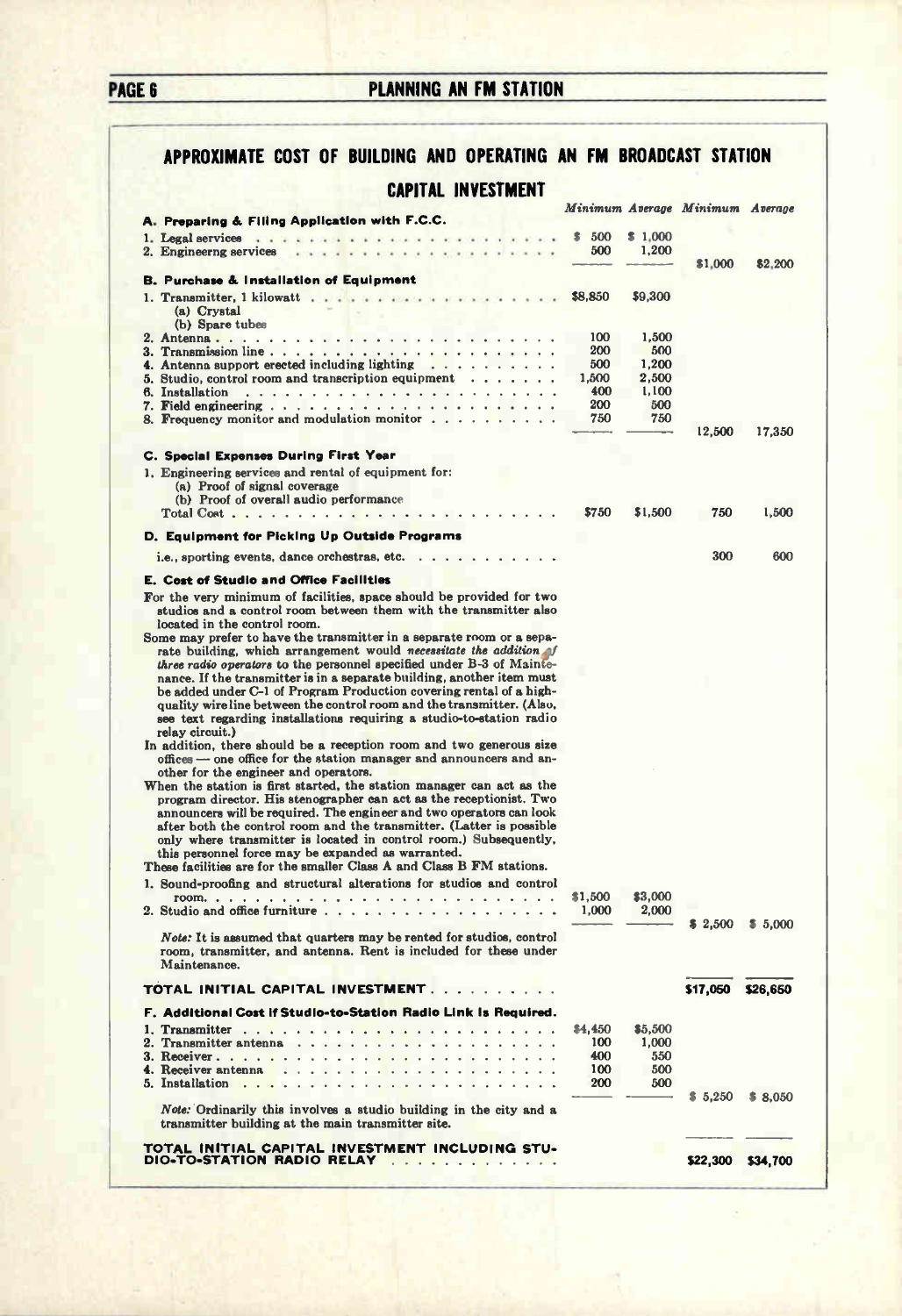



#### **PLANNING AN FM STATION**

**Location of Station**  $\star$  The inherent nature of FM combined with ultra-high frequency propagation offers signal coverage characteristics confined much more definitely to specific areas than conventional broadcasting. That is why FM stations are being authorized by the FCC to cover specific trading areas. The Commission recognizes four classifications of FM coverage. as follows:

- (a) An area comprising a limited trade area and a "city". Usually composed of one small city and the immediately adiacent area.
- (b) An area comprising a basic trade area and a "principal city". Usually composed of a principal city, one or more smaller cities, and the areas adjacent to these cities.
- (c) An area of at least 15,000 square miles, comprising primarily a large rural area, and particularly that part of basic trade areas which cannot be served by stations assigned basic trade areas, due to economic and technical limitations.
- (d) An area having substantially different characteristics (social, cultural, or economic) from those specified in Classifications (a), (b) and (c) where, by reason of special conditions, it is shown that a need (which cannot be supplied by a station-serving area under Classifications (a), (b) and (c) ) for the proposed service, both program and technical, exists which makes the establishment of the service area in the public interest, convenience, and necessity.

A more complete statement of these classifications, including frequencies assigned to each, can be obtained by writing to the Secretary of the Federal Communications Commission in Washington, D. C.

In setting up these trading areas, reference is made to four maps, namely: Hagstrom Map Company "Four-Color Retail Trading Area Map", Hearst Magazines, Inc. "Consumer<br>Trading Area Map", Hearst Magazines, Inc. "Consumer<br>Trading Areas", Rand McNally Map Company "Trading<br>Areas", and J. Walter Thompson "Retail Shopping Areas."

All stations in a given trading area must provide substantially the same signal coverage of that area. Therefore, anyone wishing to start an FM station should first determine the extent of the trading area in which the proposed station is to be located. Until all trading areas have been definitely established by the FCC, it is necessary to use the maps listed above in determining the class of trade area in a given locality. Usually, the classification can be determined readily from the information on the maps. However, it should be noted that because of various additional considerations which the FCC must keep in mind, the service area actually assigned by the FCC may not agree exactly with that of any of the four above-mentioned authorities. Of course, where FM station licenses have been granted, the area is already established by the FCC. Fig. 3 shows, for example, the trade areas in the vicinity of General Electric's FM station W57A, as set forth in the reference maps referred to above. This map covers an area 240 miles on a side, and the circle has a 100-mile radius, with W57A as the center.

The next step is to select a tentative location for the station, so that it will cover the trading area. A central location is usually best. The actual site for the transmitter and antenna should be some high point overlooking, if possible, the entire service area. Large trading areas require well-elevated transmitter sites and high antennas, whereas small trading areas can be ade-

#### FIG. 3. TYPICAL MAP OF TRADING AREAS, USED FOR PLANNING FM COVERAGE, AND THE STUDY OF MARKETS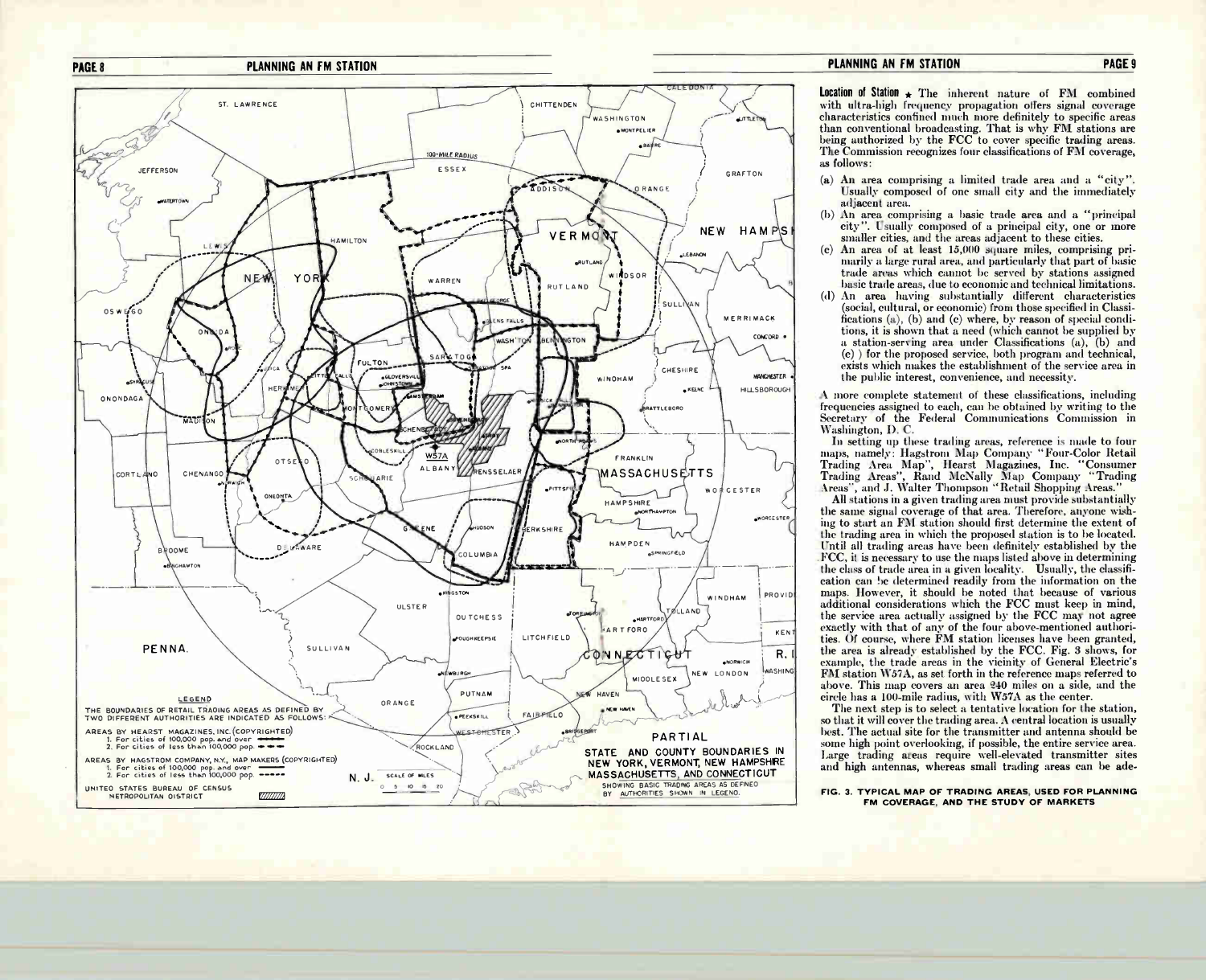#### PLANNING AN FM STATION **PAGE 7**

#### PAGE 10 PLANNING AN FM STATION



FIG. 4. EXAMPLE OF TOPOGRAPHICAL RADIAL

quately covered from less height. If the area is predominately urban, a high building may offer possibilities. For combined urban and rural areas, or where two or three cities are grouped into one "principal city" within a basic trading area, a tall building or a high hill or mountain, if available, should be selected. Considerations in selecting sites such as the latter are: Accessibility to roads, wire-lines, water and power supply, and the possible effective height of an antenna on the hill or mountain. A sharp peak is ideal as the effective height of the antenna will then approach the entire height of the hill above the surrounding terrain, while extra antenna height is required on a hill or mountain with a large flat top.

If the location is some distance from a suitable studio location, wire-line facilities having the proper characteristics for FM broadcasting may be quite expensive. In such a case, the economics may warrant the use of a radio relay circuit, or radio link, between the studio and the main transmitting station.

At this point, it may be enlightening to describe the General Electric FM station, Fig. 1, in the Helderberg Mountains about twelve miles south of Schenectady. It is located on the edge of a mountain range about 1,500 ft. high, overlooking the New York State Capitol District Trading Area comprising Schenectady, Albany, and Troy grouped as the "principal city". The station is about equi-distant from all three cities. In addition, it overlooks a large rural area bordered roughly by the Catskill Mountains to the south, Berkshire Mountains to the east, the Adirondack Mountains to the north, and the increasingly narrow Mohawk Valley to the west. This is shown pictorially in Fig. 2.

With studios in Schenectady (12 miles airline to the transmitting station or  $22\frac{1}{2}$  miles by road), getting high-fidelity programs to the transmitting station becomes a problem. Since a suitable wire-line was not available when the station was constructed, the problem was solved by using a low power, ultra-high-frequency radio relay circuit, with directive antennas at the transmitter and receiver. In order not to detract from the overall performance of the station, an FM transmitter and receiver were utilized for the radio relay circuit, each having characteristics better than the overall characteristics required by the FCC for an FM station. This FM station, including the studioto-station radio relay circuit, has now provided regular program service for several months.

**Technical Consideration**  $\star$  **Once the location has** been determined tentatively, the type of antenna, its height, and the transmitter power output must be considered. For this study, it

| <b>MAINTENANCE (PER YEAR)</b>                                                                                                                                                                                                                                                          |              |              |                                 |          |
|----------------------------------------------------------------------------------------------------------------------------------------------------------------------------------------------------------------------------------------------------------------------------------------|--------------|--------------|---------------------------------|----------|
|                                                                                                                                                                                                                                                                                        |              |              | Minimum Average Minimum Average |          |
| A. Studios and Offices<br>1. Rental<br>The studio facilities and personnel mentioned above will require                                                                                                                                                                                |              |              |                                 |          |
| about 1,500 to 2,000 sq. ft. of floor space. Approx. rental cost<br>2. Salaries                                                                                                                                                                                                        | \$2,250      | \$6,000      |                                 |          |
| Station manager, 2 announcers, and 1 stenographer $\dots$                                                                                                                                                                                                                              | 8,400        | 10,200       |                                 |          |
| 3. Miscellaneous<br>(Telephone, printing, etc.) $\cdots$                                                                                                                                                                                                                               | 500          | 1,000        | \$11,150                        | \$17,200 |
| <b>B. Plant</b>                                                                                                                                                                                                                                                                        |              |              |                                 |          |
| 1. Apparatus<br>Depreciation and obsolescence                                                                                                                                                                                                                                          | \$4,500      | \$6,000      |                                 |          |
| 25%<br>Comprising: (a) Transmitter<br>15%<br>(b) Other equipment<br>(c) Buildings (if involved) $5\%$<br>(d) Furnishings<br>10%                                                                                                                                                        |              |              |                                 |          |
| Insurance and taxes                                                                                                                                                                                                                                                                    |              |              |                                 |          |
| <i>Note:</i> Insurance involves fire, storms and public liability. Taxes in-<br>volve income, personal property, payroll (state and federal social<br>security) and franchise.                                                                                                         |              |              |                                 |          |
| 2. Rental (included above in studio and offices)<br>3. Salaries - Chief Engineer and two operators                                                                                                                                                                                     | 7,200        | 8,400        |                                 |          |
|                                                                                                                                                                                                                                                                                        | 1,000<br>500 | 1,200<br>750 |                                 |          |
| 5. Maintenance of apparatus including antenna                                                                                                                                                                                                                                          | 500          | 600          |                                 |          |
|                                                                                                                                                                                                                                                                                        |              |              | \$13,700                        | \$16,950 |
| <b>C. Program Production</b>                                                                                                                                                                                                                                                           |              |              |                                 |          |
| 1. Program production and wire line costs                                                                                                                                                                                                                                              | \$6,000      | \$18,000     |                                 |          |
| Note: This item may vary over a wide range depending on choice of<br>programs, network affiliations, and general conditions surrounding<br>the station. The minimum and average figures specified here are be-<br>lieved to be representative for the first and second years, based on |              |              |                                 |          |
| twelve hours' program per day.                                                                                                                                                                                                                                                         |              |              |                                 |          |
| 2. High-fidelity transcription record service<br>3. Membership in FM Broadcasters, Inc.<br>.<br>Note: This is the national organization for the promotion and de-                                                                                                                      | 600<br>300   | 3.000<br>300 |                                 |          |
| velopment of FM broadcasting                                                                                                                                                                                                                                                           |              |              |                                 |          |
| 4. Items which eventually must be considered:<br>News service<br>Teletype service                                                                                                                                                                                                      |              |              |                                 |          |
| Music library<br><b>Artist Bureau</b>                                                                                                                                                                                                                                                  |              |              |                                 |          |
| Dramatic scripts                                                                                                                                                                                                                                                                       |              |              |                                 |          |
| 5. Royalties to musical organizations<br>(A.S.C.A.P., B.M.I., S.E.S.A.C., etc.)                                                                                                                                                                                                        |              |              |                                 |          |
| Note: This item is very indefinite at present since the royalties are                                                                                                                                                                                                                  |              |              |                                 |          |
| usually based on income.                                                                                                                                                                                                                                                               |              |              | \$6,900                         | \$21,300 |
| TOTAL APPROXIMATE MAINTENANCE AND PROGRAM<br><b>EXPENSE PER YEAR.</b>                                                                                                                                                                                                                  |              |              | \$31,750                        | \$55,450 |
| TOTAL OUTLAY FOR FIRST YEAR (See Note A)                                                                                                                                                                                                                                               |              |              | \$48,800                        | \$82,100 |
| Note A: If studio-to-transmitter radio link is not required. These<br>figures include Capital Investment, and Maintenance and Program<br>Expense for first year.                                                                                                                       |              |              |                                 |          |
| TOTAL OUTLAY FOR FIRST YEAR (See Note B)                                                                                                                                                                                                                                               |              |              | \$54,050                        | \$90,150 |
| Note B: Use these figures if studio-to-transmitter radio link is<br>needed. Figures include Capital Investment, and Maintenance and<br>Program Expense for first year.                                                                                                                 |              |              |                                 |          |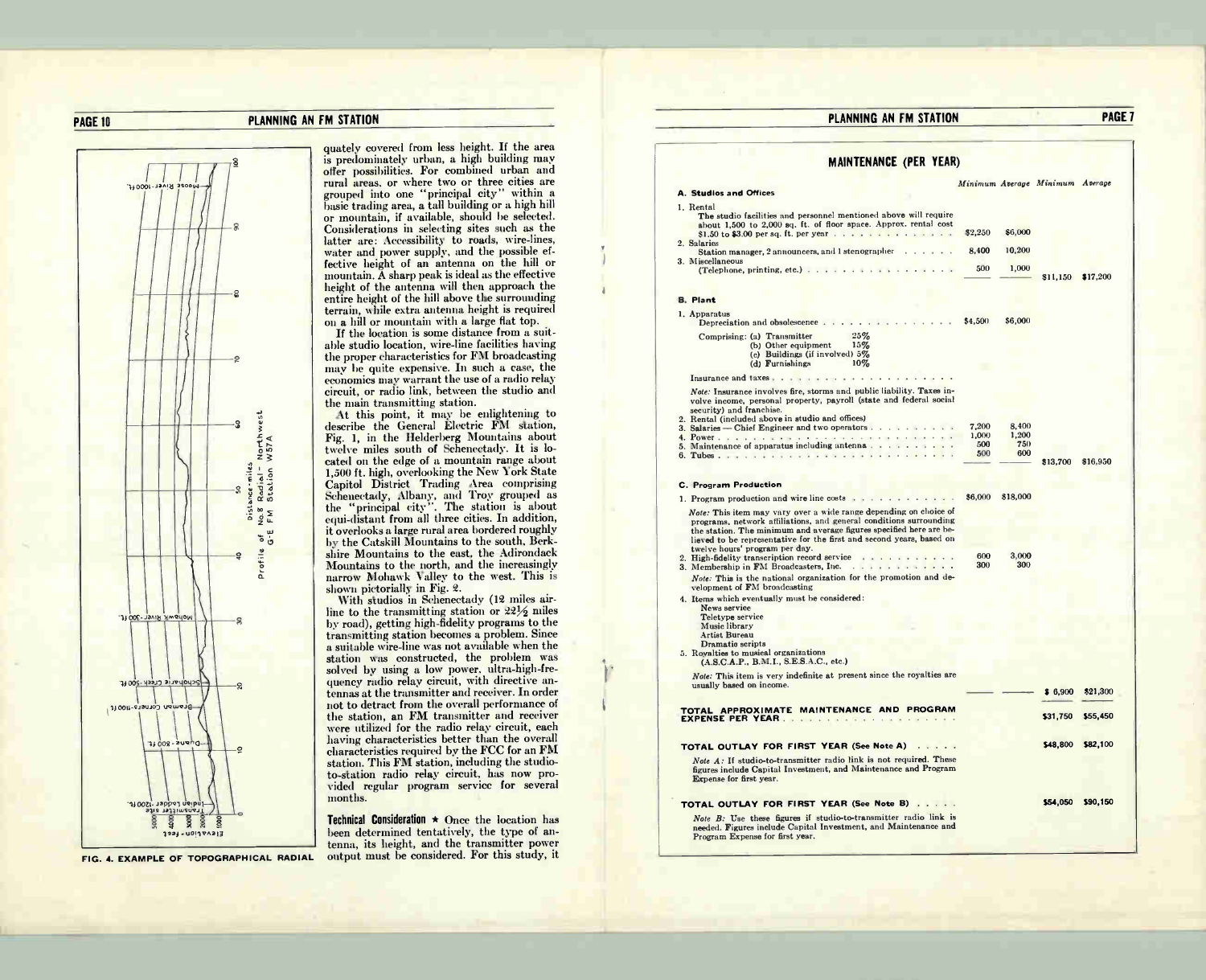PLANNING AN FM STATION **PAGE 11** 

is best to employ a competent radio engineer, who, among other things, must make a careful study of the general topography within the proposed service area, including the contours along eight radials from the proposed location to the outer limit of the service area. The topography of each radial must be plotted and the field strength calculated in accordance with the Rules and Regulations issued by the FCC. A typical radial drawing, such as must be filed with the FCC, is shown in Fig. 4.

This study is to determine the height and type of antenna, and the power output required for the transmitter. Other factors involved are the length of transmission line to the antenna support, and the loss in lines feeding the antenna if a multiple-bay antenna is employed.

According to the FCC, the station must provide a signal coverage of 1,000 microvolts in urban areas and 50 microvolts in rural areas. When the application for a construction permit is filed, these values of signal coverage are based on calculated field strength. Subsequently, the station must show proof of signal coverage throughout the area and may be obliged to increase the power output of the transmitter. Also the station must show proof of audio performance in accordance with the overall requirements of the FCC.

Construction permits for FM stations are authorized in terms of square miles of service area. Within certain limits, the applicant can determine the necessary antenna height, antenna power gain, and the power output of the transmitter. Usually some economic balance or compromise can be obtained from a careful study of the three variables just mentioned. The antenna height is usually determined from practical and economic limitations, subject to Civil Aeronautic Authority regulations. Antennas range from simple structures having a power gain of 1 to more complicated structures having power gains up to 6. At the informal hearing before the FCC Engineering Department in Washington December 9th, the following transmitter standard power-output ratings were proposed and tentatively accepted by the companies licensed to manufacture FM transmitters:<br>250 Watts

| 250 Watts    | 25 Kilowatts  |
|--------------|---------------|
| 1 Kilowatt   | 50 Kilowatts  |
| 3 Kilowatts  | 100 Kilowatts |
| 10 Kilowatts |               |

The 25-kilowatt transmitter is not in production or available now, and the 100-kilowatt transmitter is not yet developed. These ratings proposed for standardization are maximum output, which means that the next higher output rating should be considered in case the service area requirements exceed a particular standard rating.



FIG. 5. CONTOUR BETWEEN W57A AND W2XMN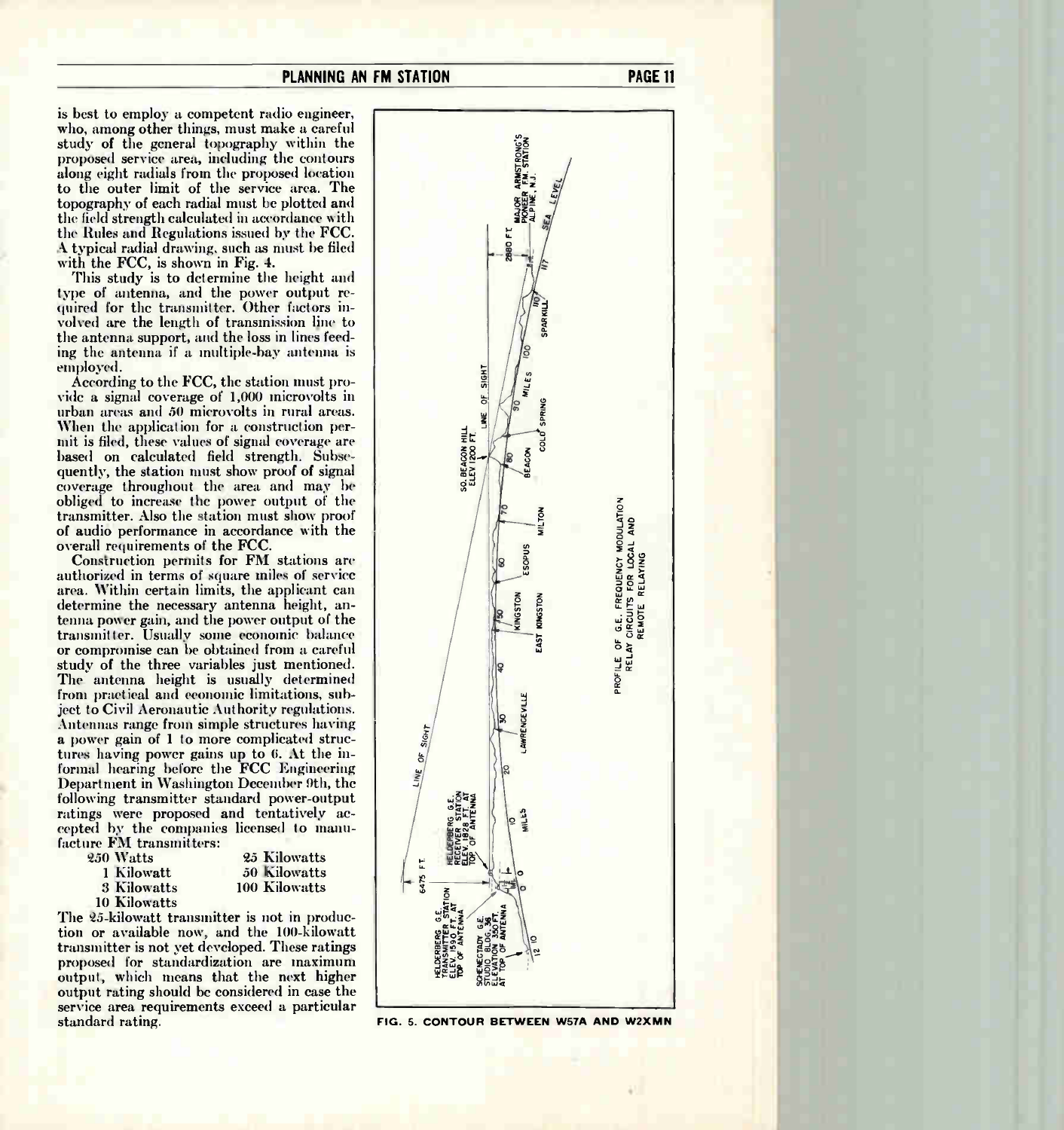#### PAGE 12 PLANNING AN FM STATION

FCC Application Form No. 319  $\pm$  A copy of construction permit application form No. 319, revised December 1940, should be obtained from the Secretary of the FCC in Washington, D. C., or from the local Radio Inspector. Filling in this form requires the services of a lawyer in addition to the radio engineer mentioned above. Detailed information is required regarding the applicant's financial qualifications, the corporate structure if the applicant is a corporation, other business interests, etc. Other

Studio and Control Room  $\star$  Some present-day studios are adequately equipped for FM broadcasting, but many are not. The important items to consider are audio fidelity, harmonic distortion, and noise level. In constructing an entire new FM station, care must be exercised to select studio and control room equipment which will deliver the overall level of audio fidelity as required by the FCC. The installation of the equipment, too, must be planned with this in mind.



FIG. 6. ASSEMBLY LINE OF 1 KW. FM TRANSMITTERS AT GENERAL ELECTRIC'S SCHENECTADY PLANT AMPLIFIER UNITS CAN BE ADDED TO INCREASE THE OUTPUT TO THE ANTENNA, IF NECESSARY

items required are: statement of citizenship, signal coverage calculations, a topographical map showing the 1,000-microvolt and 50-microvolt contours, topographical profiles along each of the eight radials, drawing of the antenna, statement of its proximity to airports, location of the transmitter and studio, and technical descriptions of the antenna, transmitter, and studio equipment. Most manufacturers of FM broadcast transmitters have filed with the FCC the necessary technical information on the various sizes of transmitters. Therefore, it is only necessary to mention the manufacturer's model or type number with the statement that the information is on file in the FCC Offices.

Unusual precautions are necessary to insure that the studios will be quiet. They must be well insulated from all outside noises. Any air conditioning must receive special treatment to avoid the introduction of noise into the studios through the ducts; also to avoid the passage of sound from one studio to the other through the ducts. Moving panels employed for changing the acoustical properties of the studio should be noiseless if it is intended that they be operated during programs. The studio noise level must be as low as possible.

For an entire new station, usually two studios and equipment are sufficient. Where network programs are used, wire line connections are required. Where arrangements have been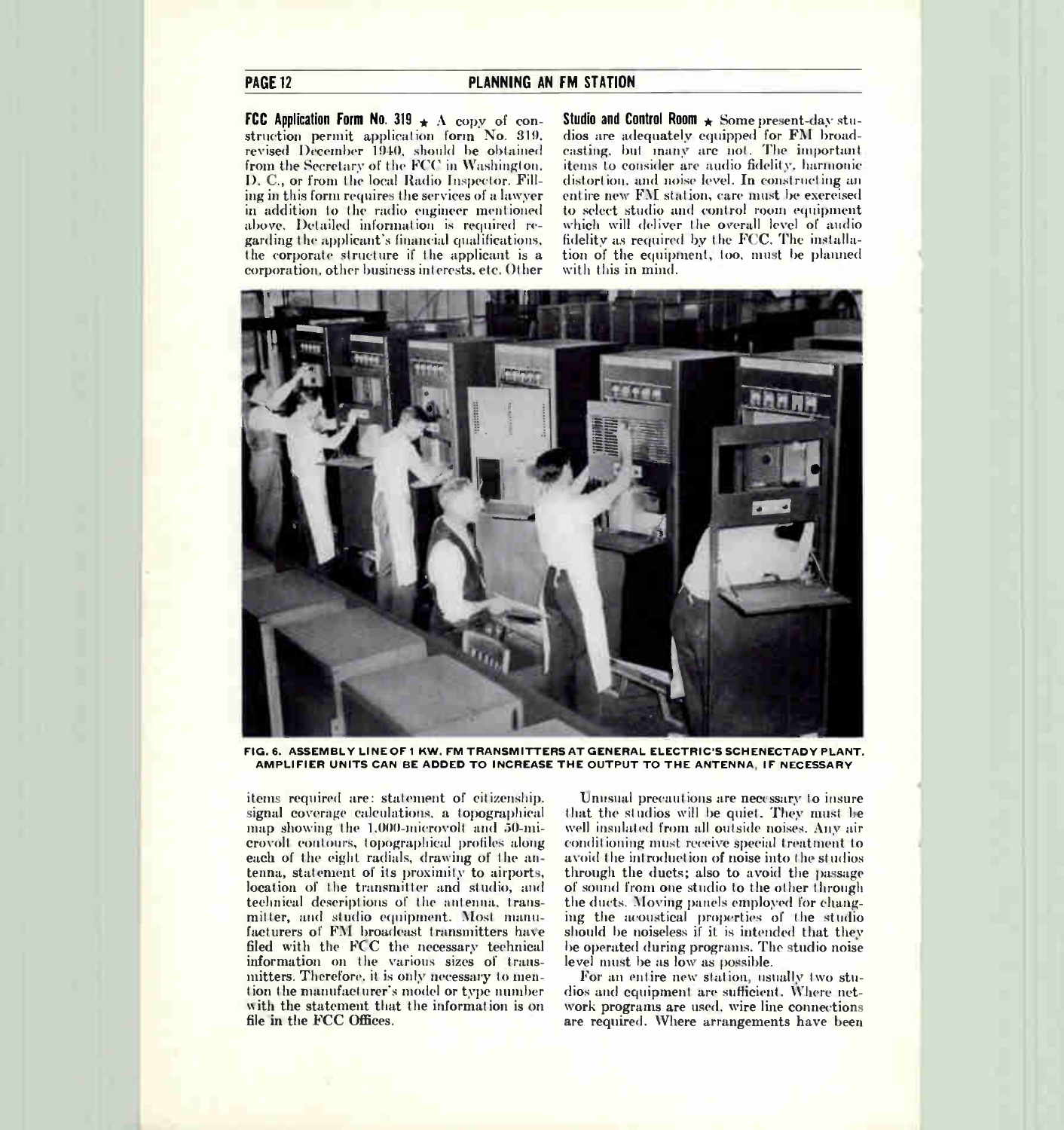made, and the location is such as to make it possible, programs from other FM stations may be rebroadcast. Permission from the originating station is necessary as well as from the FCC. The permission in writing from the originating station must be filed with the FCC. It may be necessary to locate such special relay receiving stations at some distance from the transmitter building to avoid interference<sup>2</sup> from the strong field of the main transmitter.

This type of relay broadcasting just mentioned has been successfully carried on by General Electric for several months. On a hill 200 feet higher, and about  $1\frac{1}{2}$  miles south of its Helderberg transmitting station, General Electric has constructed an FM and television receiving station with a highly directive antenna system. Fig. 2 shows the complete layout. This receiving station is connected with the main transmitting station by a nigh-<br>fidelity wire-line for FM broadcasting and television sound. This receiving site, with its 4-mast antenna, is about 129 miles from New York City and about 7000 feet below the tangent line-of-sight, as shown in Fig. 5. Yet programs have been successfully relayed from Major Armstrong's FM station at Alpine, New Jersey.

Major Armstrong's station can be picked up direct in some sections of Schenectady at all times, but it is noise-free only a part of the time. This poor direct reception is due to Schenectady's location in the deep shadow of the Helderberg Mountain range with respect to signals coming from New York City. The Paxton FM station of the Yankee Network can be received direct in Schenectady with about the same signal level as the Alpine station.

Speech input equipment for the FM station under consideration can be of the consolette, console, or regular cabinet rack-mounted type, installed in the control room adjacent to the studio. The amount of speech input equipment and the number of microphones will depend upon the number of studios and the studio layout.

**FM Station Accessories**  $\star$  Two indispensable accessories are a frequency monitor (or centerfrequency monitor as it is called for FM) and a modulation monitor. These are necessary for every station.

In order to show proof of signal coverage performance over the entire service area, the station must purchase or rent equipment to record the field strength or, preferably, the signal-to-noise ratio along each of the radials

described in the construction permit application. Also it is necessary to purchase or rent equipment to measure the overall audio performance characteristics, the audio distortion, and the noise level of the station. These measurements can be made by the station engineer or a competent consulting radio engineer.

A high-fidelity monitoring loudspeaker, capable of reproducing the entire audio range, should be provided for the control room and possibly the reception room at the studio.



FIG. 7. COMPLETE G.E. 1-KW. TRANSMITTER REQUIRES LESS THAN 10 SQ. FT. FLOOR SPACE

**Programming the Station**  $\star$  **Experience thus far** has indicated that new methods must be devised and new technique employed to obtain best results in FM broadcasting. Microphone placing is important. Undesired sounds which are not transmitted on AM show up in the FM programs because of the increased audio range and the low noise level of the system. Changes may be necessary in arranging the instruments of orchestras, and placing the artists and, in general, fewer microphones are used for FM than for AM pick-up.

The FCC requires one hour of transmission during the day and one hour in the evening

Reception of studio-to-station relay transmissions can be successiumy accomplished at the transmitter building,<br>since the frequency employed for this purpose is much higher<br>than that of the main transmitter.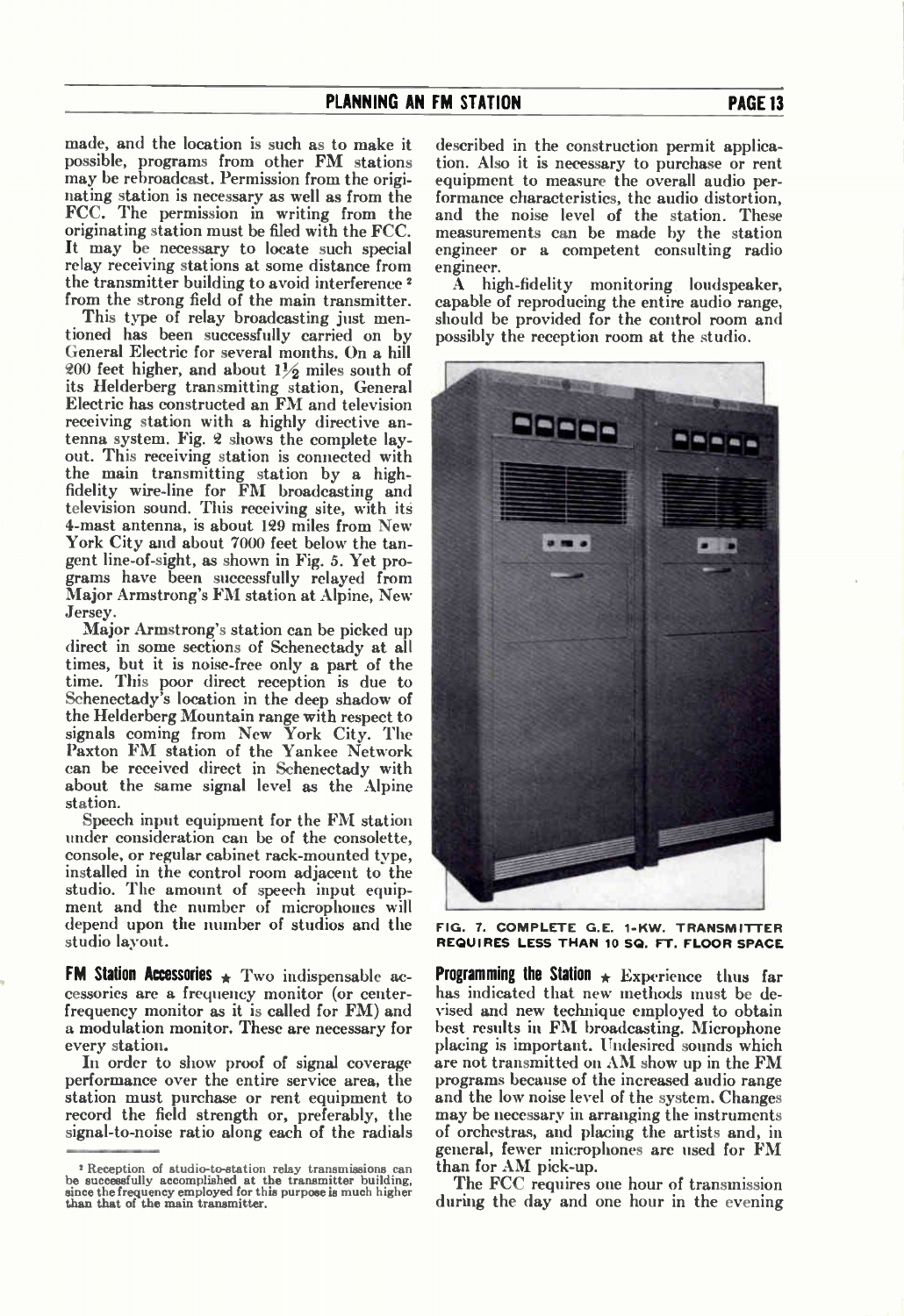

FIG. 8. G.E. 3-KW. FM TRANSMITTER UNDERGOING FINAL TEST RUN BEFORE SHIPMENT

during which must be employed the full audio quality provided by the FM system of broadcasting. Specifications of such performance have been established by the FCC. These two periods will probably require the use of original talent at the studio, although it is believed that the FCC will authorize the use of high-fidelity transcriptions for at least a part of this program time.

Special programs designed to demonstrate the superiority of FM broadcasting are very useful in helping to build an audience. Cooperative plans with schools, news services, musical societies, churches, state and national museums, charitable organizations, Chambers of Commerce, State Departments of Commerce, Finance, Agriculture, Education, etc., are suggested as sources of local program material.

**Building an Audience**  $\star$  Building an audience is a very important phase of FM broadcasting. Real ingenuity is essential on this score and requires the cooperation of all those interested including the receiver manufacturers, the distributors, the dealers, and the FM broadcast stations. A promotional drive in which all of these groups play a part should be planned and carried out aggressively.

**FM Receivers**  $\star$  FM receivers are now being produced by several manufacturers at prices ranging from approximately  $$50$  to  $$200$ . In addition, a few custom-built FM receivers are being offered at prices ranging from \$500 to \$600.

The General Electric line of sets includes an FM Translator and a combination AM-FM console receiver as shown in the Figs. 9 and 10. The Translator is an ideal unit for the transition period during which many listeners want FM reception but are unwilling to dispose of their present AM receivers. It is a complete FM receiver except for the audio amplifier and loudspeaker. The output may be connected to the phonograph, FM, or television jack of any modern AM receiver.

The combination AM-FM receiver consists of the Translator and an AM receiver conveniently arranged in one cabinet. Three an-tennas are built into the cabinet. There is a Beamascope for conventional broadcast reception, another for shortwaves, and a folded dipole for FM programs.

**Summary**  $\star$  Obviously, a matter as comprehensive as the subject of FM broadcasting cannot be treated exhaustively in this article. However, it is hoped that the outline presented will give a general picture of the problems and possibilities of this new system, and that the material presented will serve as a basis for further investigation by those who are inter-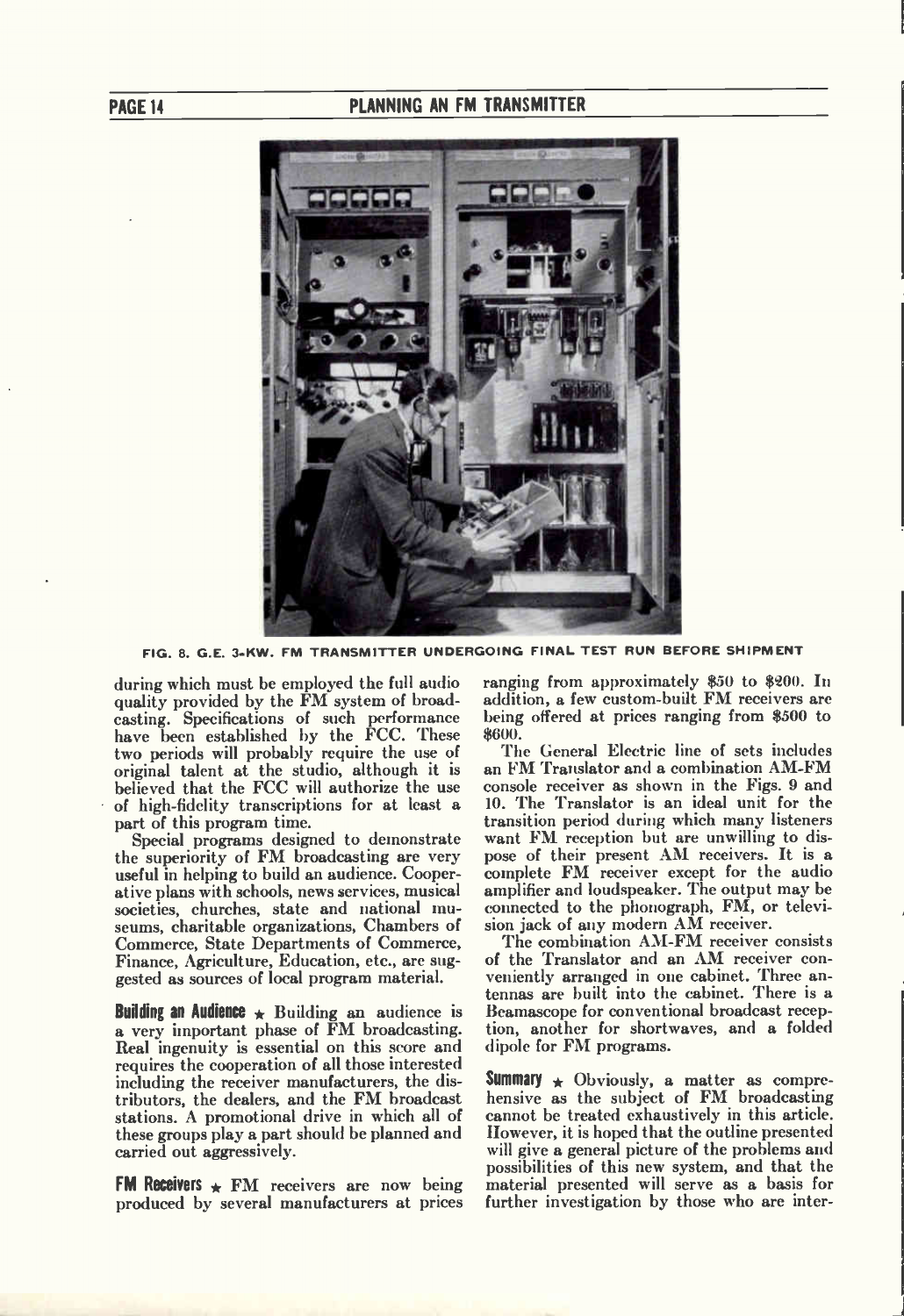#### PLANNING AN FM STATION **PAGE 15**

ested in the opportunity afforded by FM to enter the broadcasting field, or by those who want to add FM to their present AM program facilities. Transmitters and receivers are fully developed and perfected, and are in regular production. Their successful performance has been demonstrated conclusively in various sections of the Country. It is reasonable to



FIG. 9. G.E. FM TUNER USES SEPARATE AUDIO AMPLIFIER AND LOUDSPEAKER

expect that 1941 will see rapid and widespread extension' of commercial FM broadcasting service.

Without venturing to make predictions, it appears that there are two underlying reasons why this is so:

First, the interference conditions on the AM band are such that further improvement in service to the public may call for a reduction



FIG. 10. G.E. RECEIVER FOR BOTH FM AND AM

I See map of U. S. A. with locations of FM stations in operation and under construction, FM Magazine, January, 1941.

in the number of stations. Much has been accomplished in this direction through the erection of new transmitting antennas, so designed as to reduce the radiation towards each other of two stations using the same frequency. Serious congestion, however, exists on the higher frequencies in the AM band, and this is not subject to correction by alterations in the

transmitting antennas. With the establishment of FM broadcasting, it may develop that a considerable number of the AM broadcasting stations will find that they can serve their listeners to better advantage by shifting to FM transmission.

This will relieve the congestion now responsible for the squeals and howls, particularly troublesome during evening hours, which result from interference between stations operating on the same frequency. Fortunately, the nature of FM transmission is such that this type of inter-station interference is nonexistent on the FM band.

Second, FM makes possible the expansion of broadcasting service, and opens new opportunities to those who have not been able to enter the AM field. Now, FM channels are available for several hundred new stations to operate in the U.S.A. without any interstation interference.

Competitive conditions are favorable to this development since, at very moderate cost, it is possible to furnish programs by FM which cannot be equalled on AM because of the inherent limitations of audio fidelity in AM transmission.

The degree of realism achieved with FM reception, due to its unlimited tone fidelity and volume range, has the effect of conveying to the listeners the actual personality of the artist or speaker. Moreover, the background and action can be made real to the FM audience in a way that is impossible to accomplish on AM broadcasting. These characteristics may be found to augment the effectiveness of FM as an advertising medium.

Much study is being given to this subject, and much is still to be learned. Advertising agencies are greatly interested in this phase, for it has been already found possible to increase the degree of audience-impression by innovations in studio technique and programming which can be employed only for FM broadcasting.